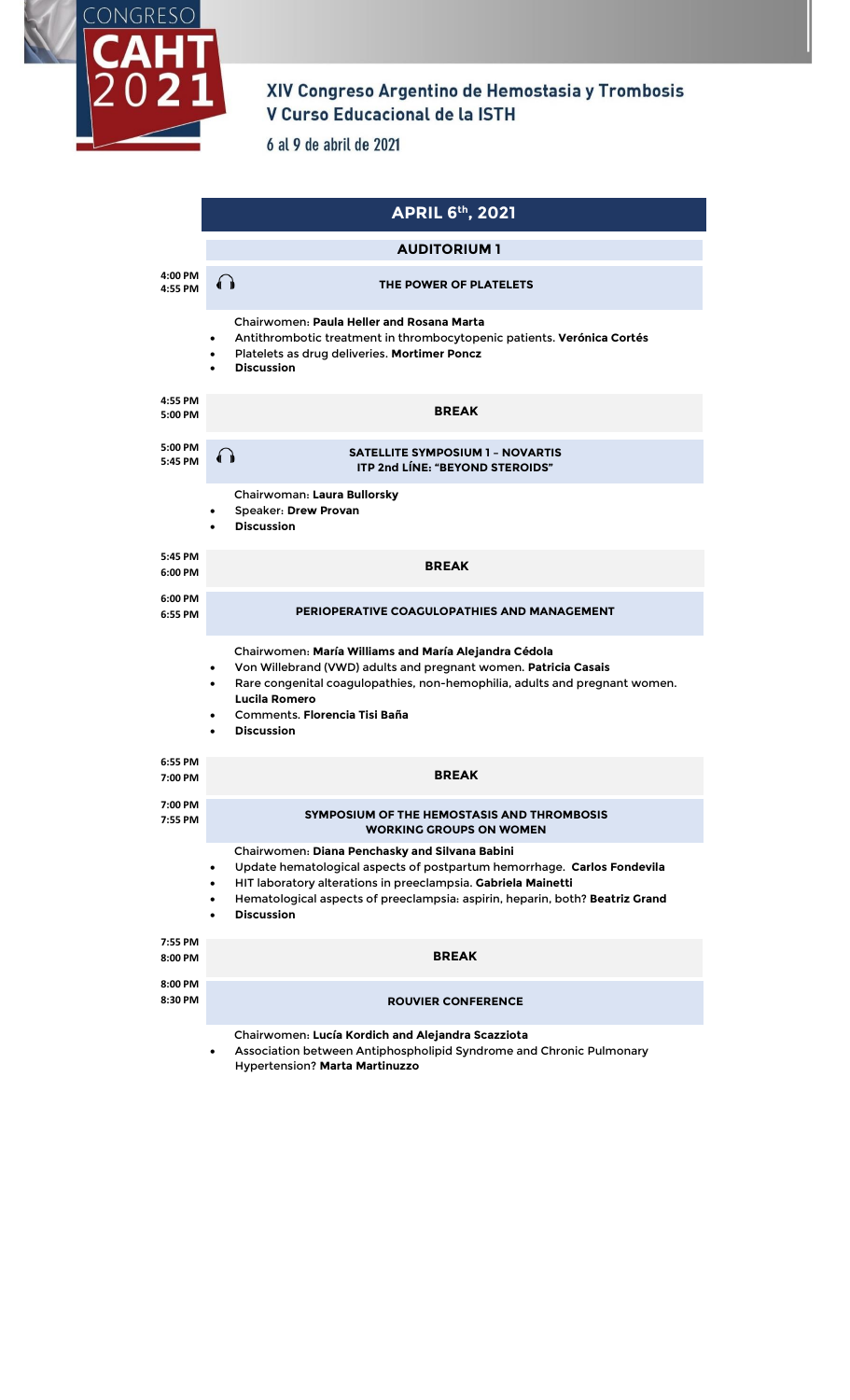

## XIV Congreso Argentino de Hemostasia y Trombosis<br>V Curso Educacional de la ISTH

6 al 9 de abril de 2021

|                    | <b>APRIL 7th, 2021</b>                                                                                                                                                                                                                                                                    |
|--------------------|-------------------------------------------------------------------------------------------------------------------------------------------------------------------------------------------------------------------------------------------------------------------------------------------|
|                    | <b>AUDITORIUM 1</b>                                                                                                                                                                                                                                                                       |
| 4:00 PM<br>4:55 PM | <b>JOINT SAH-CAHT SYMPOSIUM</b><br><b>CHALLENGES OF DIAGNOSIS AND MANAGEMENT OF THE PATIENT WITH</b><br><b>THROMBOCYTOPENIA</b>                                                                                                                                                           |
|                    | Chairwomen: Silvina Golglid and María del Carmen Gallo<br>Immune Thrombocytopenic Purpura (ITP). Daniel Fassi<br>٠<br>Thrombotic Thrombocytopenic Purpura (TTP). Analía Sánchez Luceros<br>٠<br>Surgical management of the thrombocytopenic patient. Verónica Cortés<br><b>Discussion</b> |
| 4:55 PM<br>5:00 PM | <b>BREAK</b>                                                                                                                                                                                                                                                                              |
| 5:00 PM<br>5:45 PM | <b>SATELLITE SYMPOSIUM 3 - TAKEDA</b><br>PERSONALIZED PROPHYLAXIS: THE ROAD TO OPTIMIZING THE TREATMENT OF<br><b>HEMOPHILIA A</b>                                                                                                                                                         |
|                    | Chairmen: Raúl Bordone<br>Speaker: Raúl Bordone<br>Speaker: Teresa Adriana Linares Ballesteros<br><b>Discussion</b>                                                                                                                                                                       |
| 5:45 PM<br>6:00 PM | <b>BREAK</b>                                                                                                                                                                                                                                                                              |
| 6:00 PM<br>6:55 PM | <b>HEPARIN-INDUCED THROMBOCYTOPENIA (HIT)</b>                                                                                                                                                                                                                                             |
|                    | Chairwomen: Cecilia Colorio and Mercedes Zirpoli<br>HIT in the Lab. Claudio Rosa<br>٠<br>HIT: Treatment and Argentine Reality Clinical cases. Paulo Colimodio<br><b>Discussion</b>                                                                                                        |
| 6:55 PM<br>7:00 PM | <b>BREAK</b>                                                                                                                                                                                                                                                                              |
| 7:00 PM<br>8:30 PM | <b>ORAL COMUNICATIONS</b>                                                                                                                                                                                                                                                                 |
|                    | Juries: Jorge Korin - Irene Quintana - Alejandra Scazziota                                                                                                                                                                                                                                |
|                    | CO1: Venous thromboembolism (TEV) in children with community-acquired<br>Staphylococcus aureus bacteremia (BSA-AC): risk factors and prevalence in a<br>single center - Carolina Cervio                                                                                                   |
|                    | CO2: Acquired hemophilia in Argentina: a real-life multicenter study -<br><b>Fernando Chulibert</b>                                                                                                                                                                                       |
|                    | CO3: Usefulness of free DNA in plasma as a marker of thrombotic risk in chronic<br>myeloproliferative neoplasms - Geraldine De Luca<br>CO4: Prevalence of lupus anticoagulant in patients with COVID19 pneumonia -<br>Sofia Rivarola                                                      |
|                    | CO5: Fluorometric detection of nitroxyl (HNO) produced by human platelets -<br><b>Yvan Doctorovich</b>                                                                                                                                                                                    |
|                    | CO6: Anti-inflammatory effect of archaeolipid nanovesicles on human endothelial<br>cells - Nancy Lorena Charó                                                                                                                                                                             |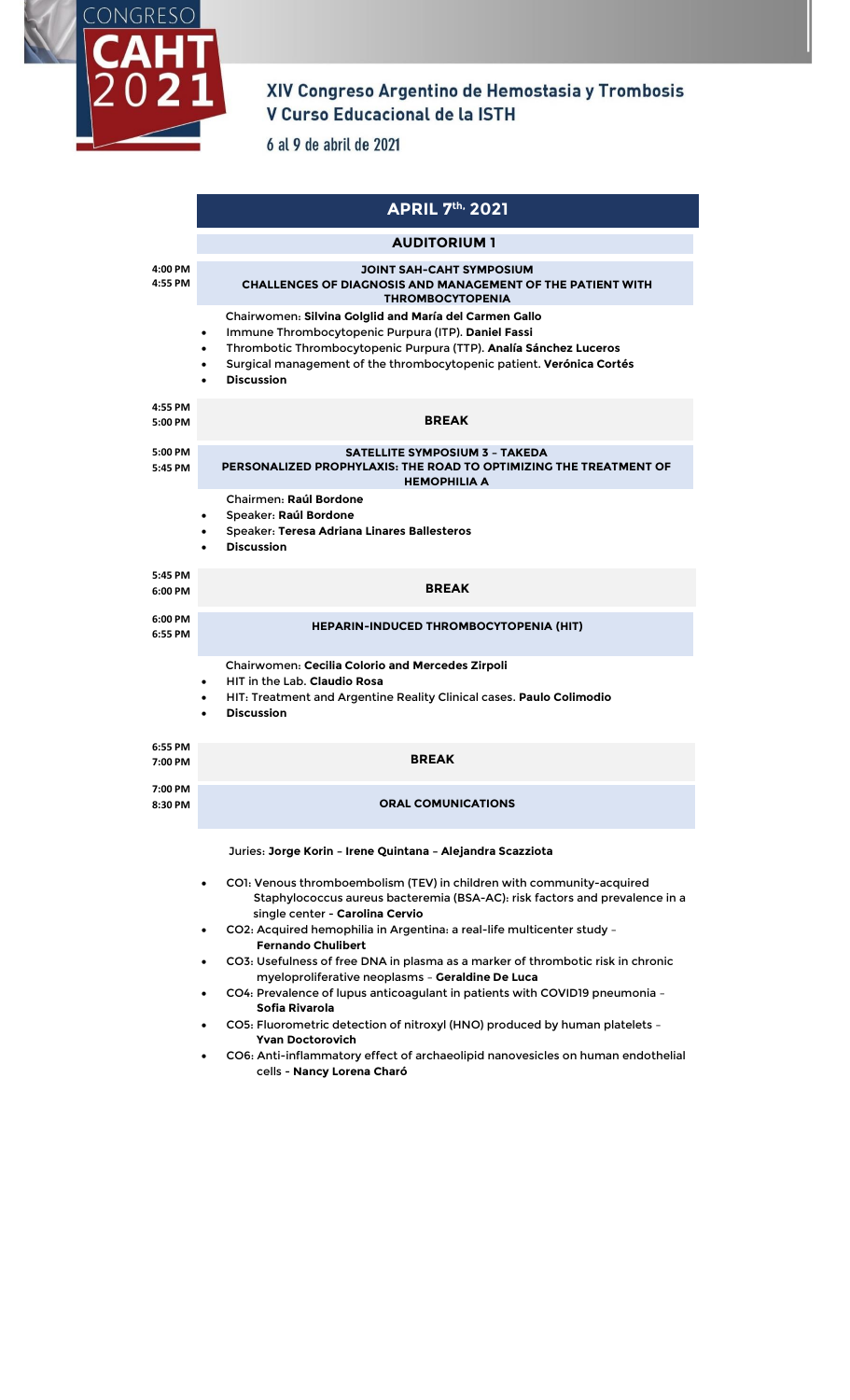

## XIV Congreso Argentino de Hemostasia y Trombosis V Curso Educacional de la ISTH

6 al 9 de abril de 2021

|                    | <b>APRIL 8th, 2021</b>                                                                                                                                                                                                                                                                                                                                                                 |
|--------------------|----------------------------------------------------------------------------------------------------------------------------------------------------------------------------------------------------------------------------------------------------------------------------------------------------------------------------------------------------------------------------------------|
|                    | <b>AUDITORIUM 1</b>                                                                                                                                                                                                                                                                                                                                                                    |
| 4:00 PM<br>4:55 PM | <b>CRITICAL CARE BLEEDING</b>                                                                                                                                                                                                                                                                                                                                                          |
|                    | <b>Chairmen: Dardo Riveros and Inés Marcone</b><br>ROTEM / TEG in ICU correlation with classical laboratory parameters.<br>$\bullet$<br><b>Marina Lopez</b><br>ROTEM / TEG in ICU. When yes, when no? Alicia Vilaseca<br>Safe hemostatic values for invasive procedures in critically ill patients.<br>$\bullet$<br>Daniela Mezzarobba<br><b>Discussion</b><br>$\bullet$               |
| 4:55 PM<br>5:00 PM | <b>BREAK</b>                                                                                                                                                                                                                                                                                                                                                                           |
| 5:00 PM<br>5:45 PM | <b>SATELLITE SYMPOSIUM 4 - AMGEN</b><br>HOW TO CHOOSE THE BEST TREATMENT SEOUENCE IN ITP                                                                                                                                                                                                                                                                                               |
|                    | Chairwoman: Alicia Enrico<br>Speaker: María Luisa Lozano<br>٠<br><b>Discussion</b>                                                                                                                                                                                                                                                                                                     |
| 5:45 PM<br>8:00 PM | <b>BREAK</b>                                                                                                                                                                                                                                                                                                                                                                           |
| 6:00 PM<br>6:55 PM | <b>SYMPOSIUM LABORATORY WORKING GROUP</b><br>THE DIAGNOSTIC CHALLENGE IN VON WILLEBRAND DISEASE (VWD)                                                                                                                                                                                                                                                                                  |
|                    | Chairmen: Alicia Blanco and Hugo Guglielmone<br>Markers of VWF activity: binding to GPIb and collagen. Current status and<br>٠<br>prospects. Fabiana Alberto<br>What other tests contribute to the diagnosis and classification of VWD?<br>Juan Pablo Frontroth<br>The clinical view in the interpretation of laboratory studies.<br>$\bullet$<br>Analía Sánchez Luceros<br>Discussion |
| 6:55 PM<br>7:00 PM | <b>BREAK</b>                                                                                                                                                                                                                                                                                                                                                                           |
| 7:00 PM<br>8:00 PM | <b>CÁNCER AND THROMBOSIS</b>                                                                                                                                                                                                                                                                                                                                                           |
|                    | Chairmen: José Ceresetto and Pablo Raña<br>Thrombosis reveals cancer? Alejandra Marti<br>٠<br>Update of the mechanisms involved in cancer-associated thrombosis.<br><b>Alberto Maneyro</b><br>Advances in the treatment of VTE in cancer. Jeffrey Weitz                                                                                                                                |

• **Discussion**